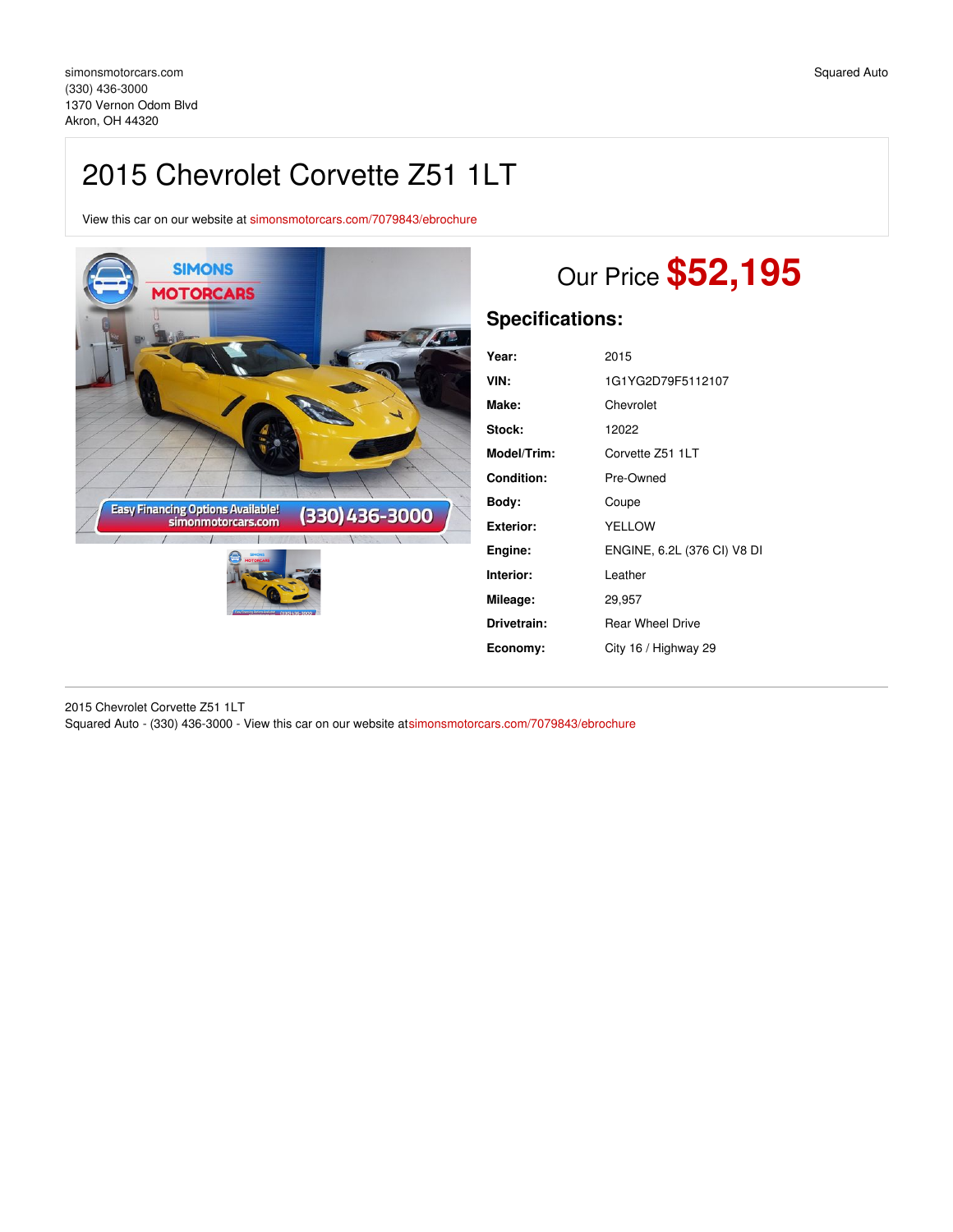

#### 2015 Chevrolet Corvette Z51 1LT

Squared Auto - (330) 436-3000 - View this car on our website a[tsimonsmotorcars.com/7079843/ebrochure](https://simonsmotorcars.com/vehicle/7079843/2015-chevrolet-corvette-z51-1lt-akron-oh-44320/7079843/ebrochure)

## **Installed Options**

#### **Interior**

- Seats, GT bucket- 1LT interior trim seats only in interior color selected
- Seat adjusters, driver and passenger 8-way Perforated Mulan leather seating surfaces
- Console, floor 2 covered cup holders, auxiliary power outlet, USB ports, SD card slot, auxiliary input jack and storage
- Floor mats, carpeted- Steering column, power tilt and telescopic
- Steering wheel, 3-spoke leather-wrapped
- Steering wheel controls, audio, voice recognition and Driver Information Center
- Driver Information Center, color- Oil life monitoring system
- Door locks, power programmable with lockout protection
- Keyless Access with push button start and 2 remote transmitters that enable automatic door unlock and open by touching door switch
- Windows, power with driver and passenger Express-Down/Up
- Cruise control, electronic with set and resume speed
- Theft-deterrent system, vehicle, push button start, immobilizer and audible visual alarm
- Hatch release, push button open
- Air conditioning, dual-zone automatic climate control with individual climate settings for driver and dedicated passenger controls and outside temperature display
- Air filtration system with pollen filter- Defogger, rear-window, electric
- Visors, driver and passenger illuminated vanity mirrors
- Lighting, interior with courtesy, cargo and glovebox
- Storage, with electric locking glovebox, behind screen storage, center console and rear compartment with cover

#### **Exterior**

- Wheels, 5-split spoke, Silver-painted aluminum 19" x 8.5" (48.3 cm x 21.6 cm) front and 20" x 10" (50.8 cm x 25.4 cm) rear
- Tires, P245/35ZR19 front and P285/30ZR20 rear, performance, summer-only, run flat
- Engine access, rear-opening hood
- Roof panel, carbon fiber, painted body-color, removable- Chrome Badge Package